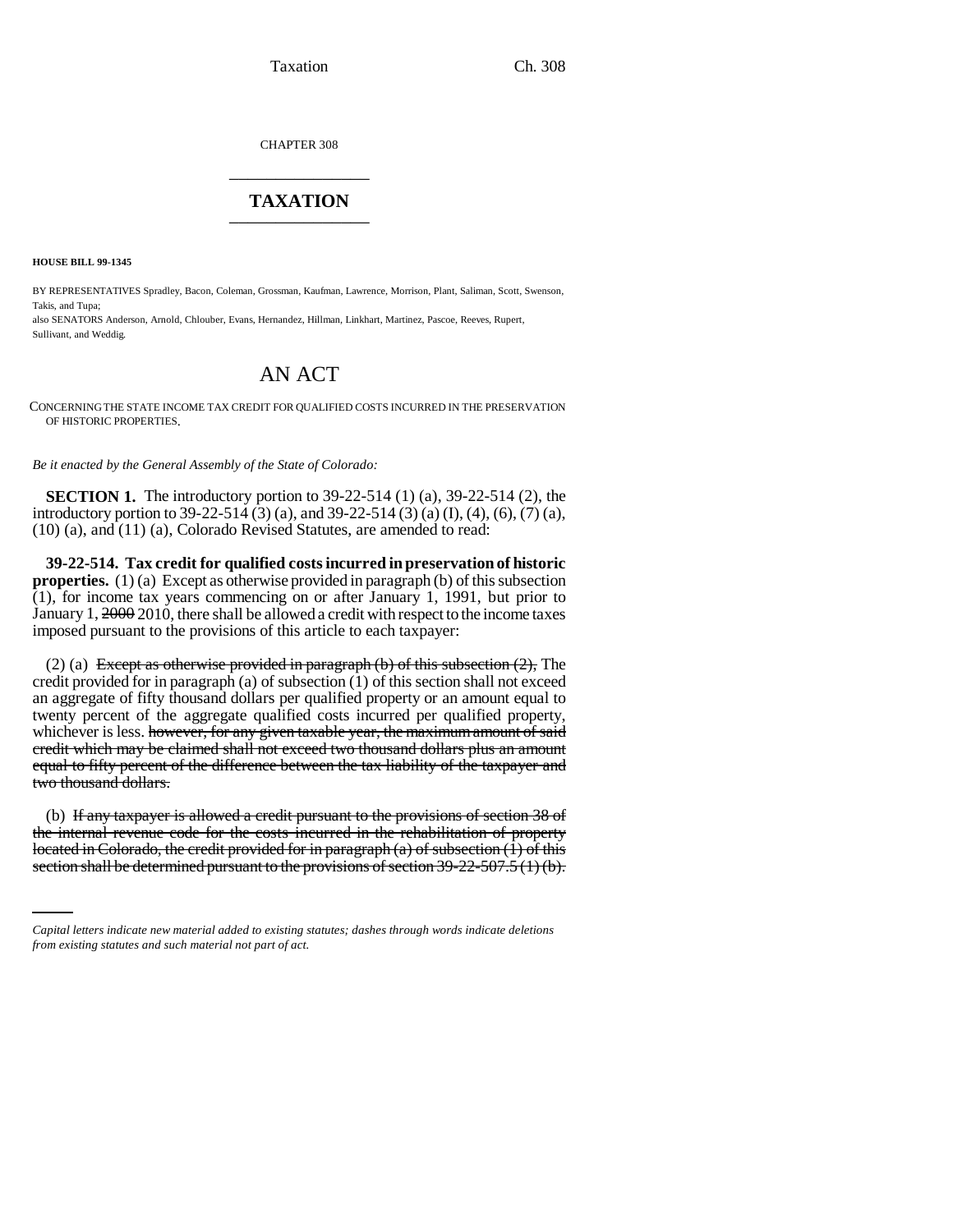## Ch. 308 Taxation

(3) (a) Except as otherwise provided in paragraph (b) of this subsection (3) and subsection (6) of this section, in order for any taxpayer to qualify for the credit provided for in paragraph (a) of subsection (1) of this section, the taxpayer shall:

(I) Prior to the commencement of any restoration, rehabilitation, or preservation of any qualified property, EXCEPT AS OTHERWISE PROVIDED IN THIS SUBPARAGRAPH (I), submit a fee of two hundred fifty dollars, the plans and specifications for such proposed restoration, rehabilitation, or preservation, and a signed agreement, if any, specified in subsection (4) of this section to the appropriate reviewing entity and receive preliminary approval, in writing, from said reviewing entity stating that such proposed restoration, rehabilitation, or preservation constitutes qualified rehabilitation. IN THE DISCRETION OF THE REVIEWING ENTITY, THE FEE IMPOSED PURSUANT TO THIS SUBPARAGRAPH (I) MAY BE REDUCED OR ELIMINATED WHEN THE AMOUNT OF QUALIFIED COSTS EXPECTED TO BE INCURRED IN CONNECTION WITH THE RESTORATION, REHABILITATION, OR PRESERVATION IS LESS THAN FIFTEEN THOUSAND DOLLARS. IF ANY RESTORATION, REHABILITATION, OR PRESERVATION HAS COMMENCED PRIOR TO THE SUBMISSION OF THE APPLICATION FEE, PLANS AND SPECIFICATIONS, AND SIGNED AGREEMENT, IF ANY, PURSUANT TO THE PROVISIONS OF THIS SUBPARAGRAPH (I), THE TAXPAYER SHALL ALSO SUBMIT DOCUMENTATION SATISFACTORY TO THE REVIEWING ENTITY INDICATING THE CONDITION OF THE QUALIFIED PROPERTY PRIOR TO COMMENCEMENT OF THE REHABILITATION, INCLUDING, BUT NOT LIMITED TO, PHOTOGRAPHS OF THE PROPERTY AND WRITTEN DECLARATIONS FROM PERSONS KNOWLEDGEABLE ABOUT THE PROPERTY. For the purposes of this subparagraph (I), any owners of qualified property and any qualified tenants leasing said qualified property who wish to qualify for the credit provided for in paragraph (a) of subsection  $(1)$  of this section for said qualified property may jointly submit the fee and the plans and specifications, or such owners may submit the fee, the plans and specifications, and a list of qualified tenants leasing said qualified property AND, IF SUCH OWNERS OR TENANTS HAVE COMMENCED RESTORATION, REHABILITATION, OR PRESERVATION PRIOR TO THE SUBMISSION OF THE APPLICATION FEE, PLANS AND SPECIFICATIONS, AND SIGNED AGREEMENT, IF ANY, PURSUANT TO THE PROVISIONS OF THIS SUBPARAGRAPH (I), THEY SHALL ALSO JOINTLY SUBMIT SUCH DOCUMENTATION AS IS REQUIRED PURSUANT TO THIS SUBPARAGRAPH (I).

(4) When more than one taxpayer qualify for the tax credit provided for in paragraph (a) of subsection (1) of this section for the same qualified property, there shall be a rebuttable presumption that the amount of the tax credit allowed pursuant to the provisions of this section shall be divided pro rata according to the number of such taxpayers Such presumption shall be rebutted only upon the filing of UNLESS a binding agreement HAS BEEN FILED with the reviewing entity, as specified in subparagraph (I) of paragraph (a) of subsection (3) of this section, which THAT is signed by all of the taxpayers who qualify for said tax credit for the same qualified property and which THAT specifies the manner in which the amount of the tax credit allowed is to be divided among such taxpayers. NOTHING IN THIS SUBSECTION (4) SHALL PRECLUDE THE STATE INCOME TAX CREDIT CREATED PURSUANT TO THIS SECTION FROM BEING ALLOCATED AMONG TAXPAYERS IN A DIFFERENT MANNER THAN THE ALLOCATION OF ANY CREDIT CLAIMED PURSUANT TO SECTION 38 OF THE INTERNAL REVENUE CODE.

(6) (a) (I) Except as otherwise provided in paragraph (b) of this subsection (6),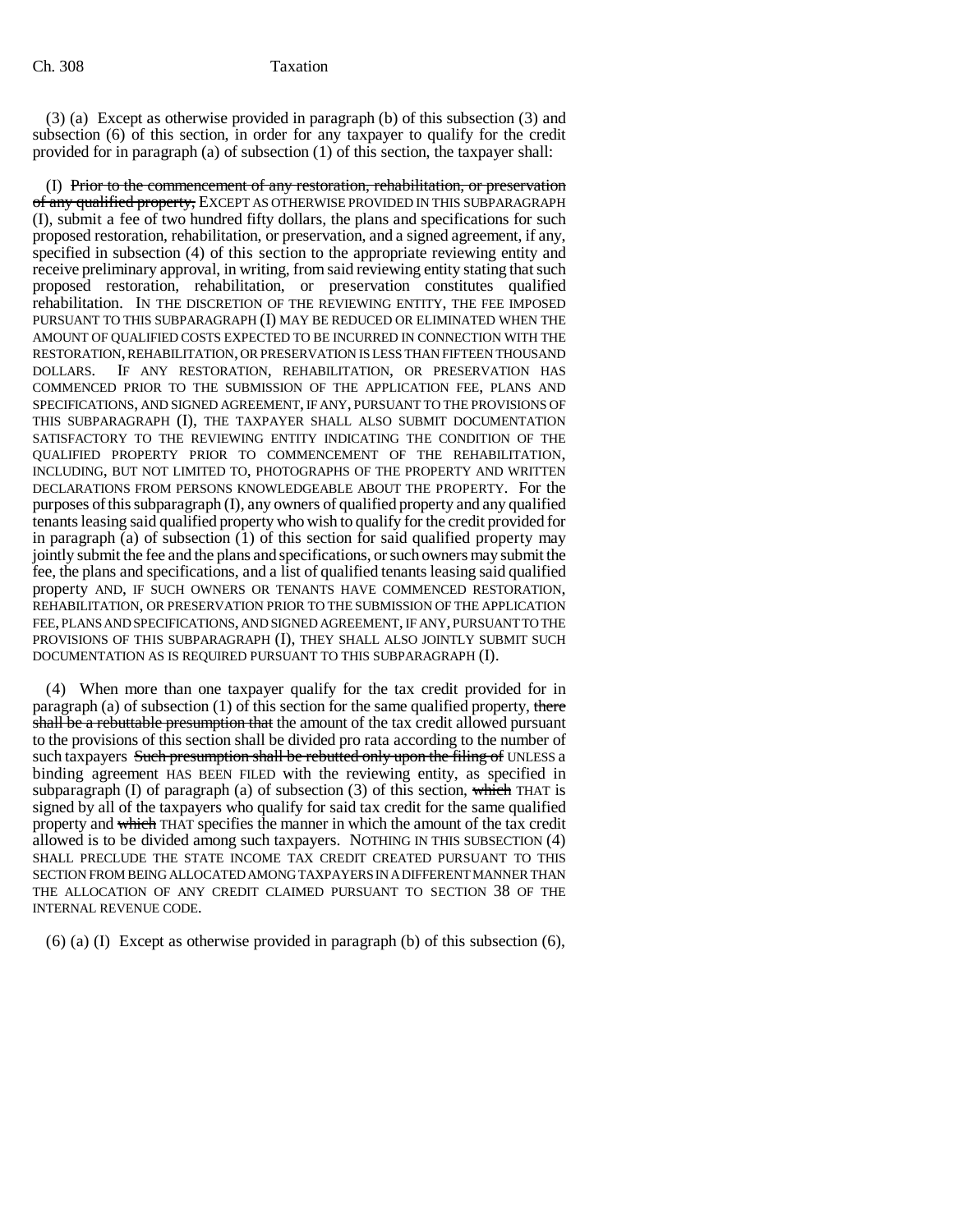## Taxation Ch. 308

any taxpayer who was given preliminary approval prior to January 1, 2000 2010, pursuant to the provisions of subparagraph (I) of paragraph (a) of subsection (3) of this section; whose completion deadline as set forth in subparagraph (II) of paragraph (a) of subsection (3) and in subsection (5) of this section is subsequent to December 31, 1999 2009; and who has not completed the qualified rehabilitation prior to January 1, 2000 2010, shall, in order to qualify for the credit provided for in paragraph (a) of subsection (1) of this section, obtain a form from the reviewing entity verifying compliance with the provisions of subparagraph (I) of paragraph (a) of subsection (3) of this section and this subsection (6). If more than one of the taxpayers have complied with said provisions for the same qualified property, the reviewing entity shall issue such verification form to each such taxpayer, and such verification form shall specify the proportion of the amount of the tax credit allowed to such taxpayer as determined pursuant to subsection (4) of this section.

(II) The reviewing entity shall issue said verification form only upon the submittal of an accounting of total qualified costs incurred in said qualified rehabilitation prior to January 1, 2000 2010, and the names of the owners and qualified tenants who incurred such qualified costs, the payment of a fee in an amount determined pursuant to the provisions of paragraph (a) of subsection (11) of this section, and the making of the determination that the portion of such qualified rehabilitation which was completed as of January 1, 2000 2010:

(A) Conforms to the plans and specifications approved pursuant to subparagraph (I) of paragraph (a) of subsection (3) of this section; and

(B) Preserves and maintains those qualities of such qualified property which made it eligible for inclusion individually or as a contributing property in a district in the state register of historic places or for designation as a landmark or as a contributing property in a historic district by a certified local government.

(III) The taxpayer shall submit the verification form obtained pursuant to this paragraph (a) with the income tax return being filed by the taxpayer for the income tax year commencing on or after January 1, 1999 2009, but prior to January 1, 2000 2010.

(b) The provisions of paragraph (a) of this subsection (6) shall not apply to any taxpayer who is allowed a credit for costs incurred in the rehabilitation of property located in Colorado pursuant to the provisions of section 38 of the internal revenue code.

(7) (a) Except as otherwise provided in paragraph (b) of this subsection (7), if the amount of the credit allowed pursuant to the provisions of this section exceeds the amount of income taxes otherwise due on the income of the taxpayer in the income tax year for which the credit is being claimed, the amount of the credit not used as an offset against income taxes in said income tax year may be carried forward as a credit against subsequent years' income tax liability for a period not exceeding five TEN years and shall be applied first to the earliest income tax years possible. however, for any given taxable year, the maximum amount of said credit which may be claimed shall not exceed two thousand dollars plus an amount equal to fifty percent of the difference between the tax liability of the taxpayer and two thousand dollars. Any amount of the credit which THAT is not used after said period shall not be refundable